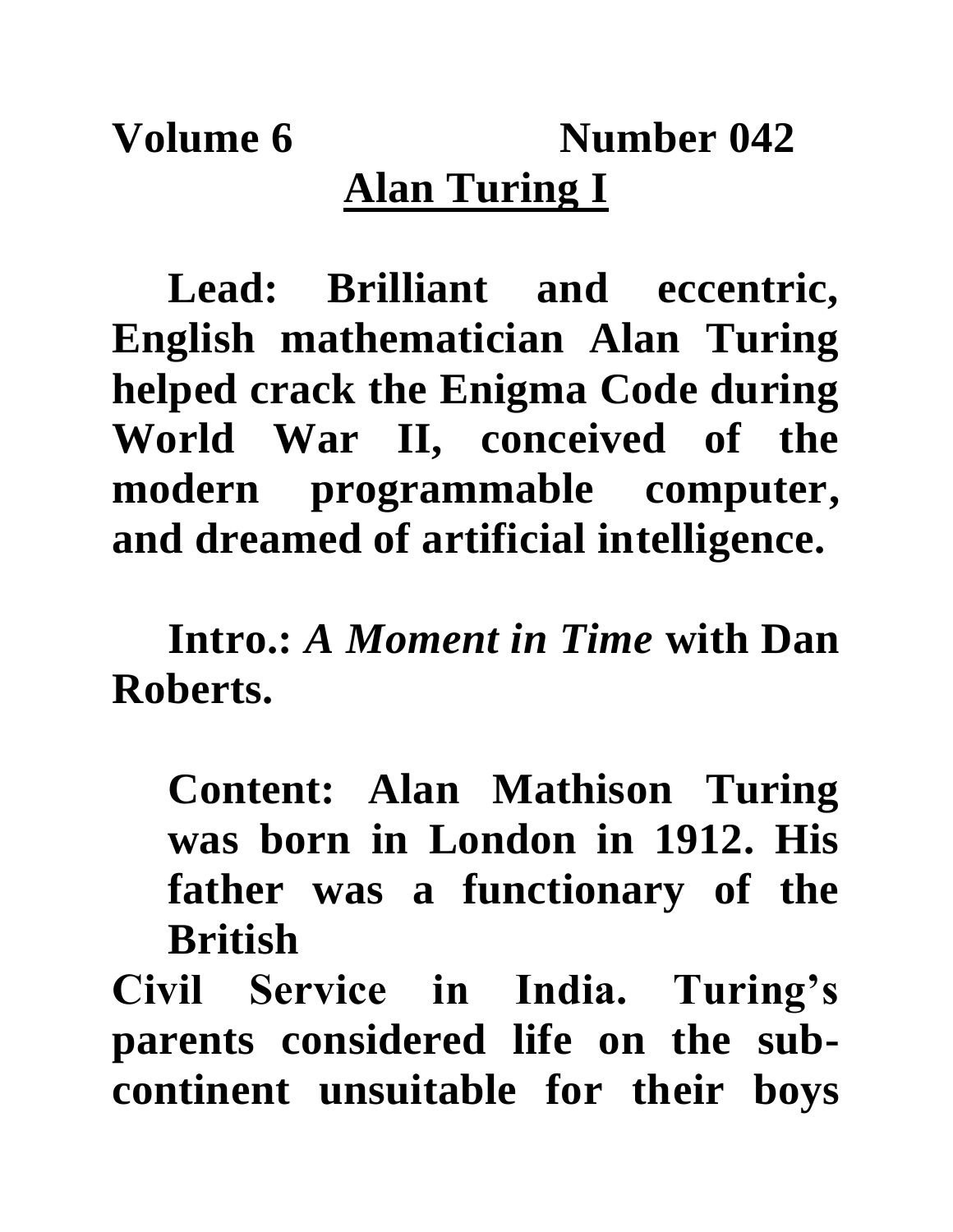**and left their raising to the care of relatives in England. Eventually, Alan was sent to boarding school, Shelbourne in Dorset, where a speech impediment and lack of proper training in Latin grammar made him the target of much cruel humor by the other boys. He was a loner and at Shelbourne first came to recognize and accept his homosexuality. He also showed an extraordinary capacity for mathematical reasoning and, perhaps because of his long periods of loneliness, began a lifelong fascination with the human mind and with what he considered its limitless capacity to create imagination, wonder. and beauty in the middle of an emotionally barren landscape.**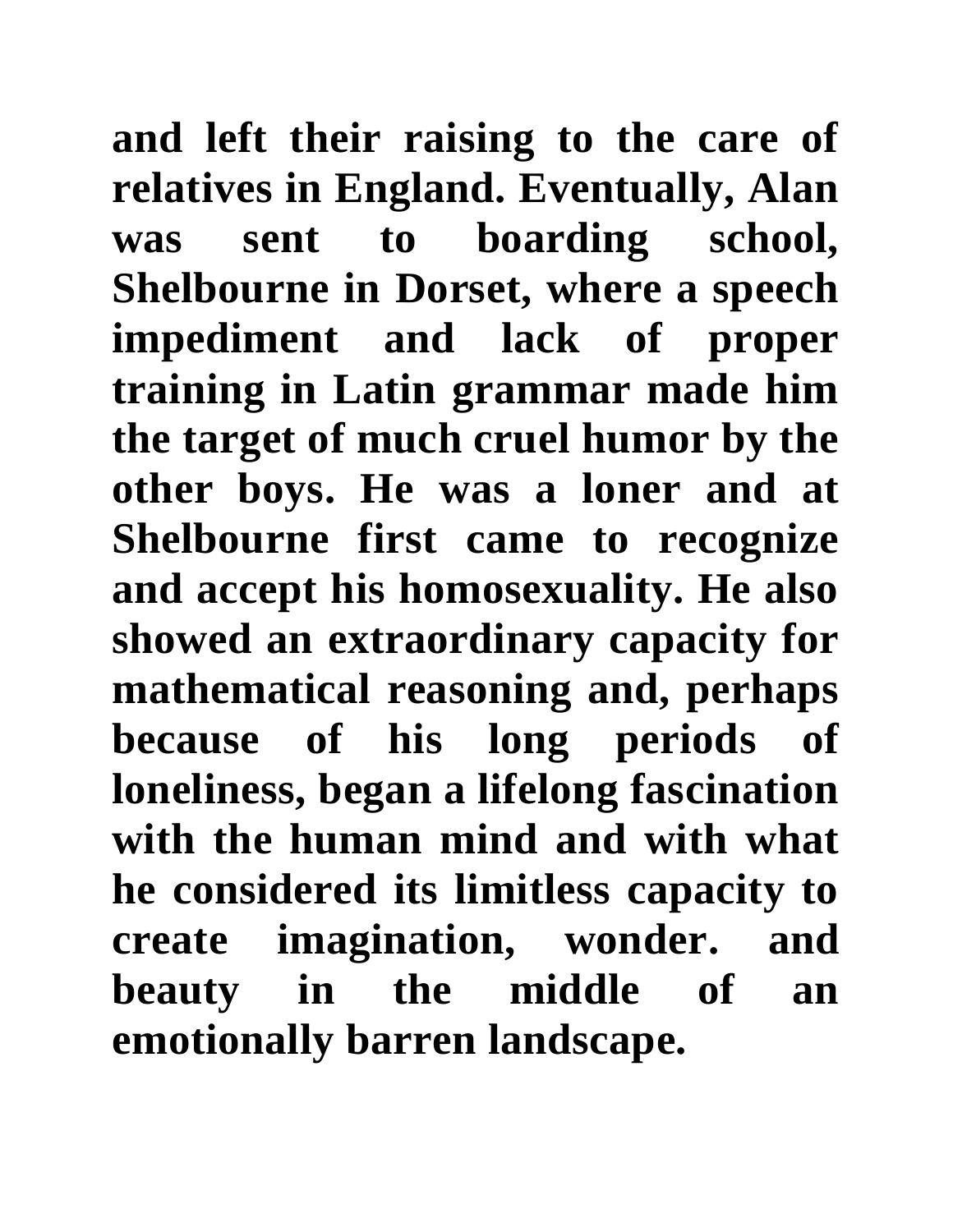**One of the few students at school that accepted Alan was an older boy, Christopher Mormon, who encouraged interest Turing's in math and astronomy. Mormon's early death from bovine tuberculosis devastated Turing and shattered his rather conventional faith. He therefore entered young adulthood a creative and convinced atheist.**

**After study at King's College, Cambridge, he took a Ph.D. at Princeton and returned to Cambridge as a Fellow. In a footnote to paper presented to the London Mathematical Society in 1937 he described in theory an automatic machine, later called the Turing Machine, that he believed could solve**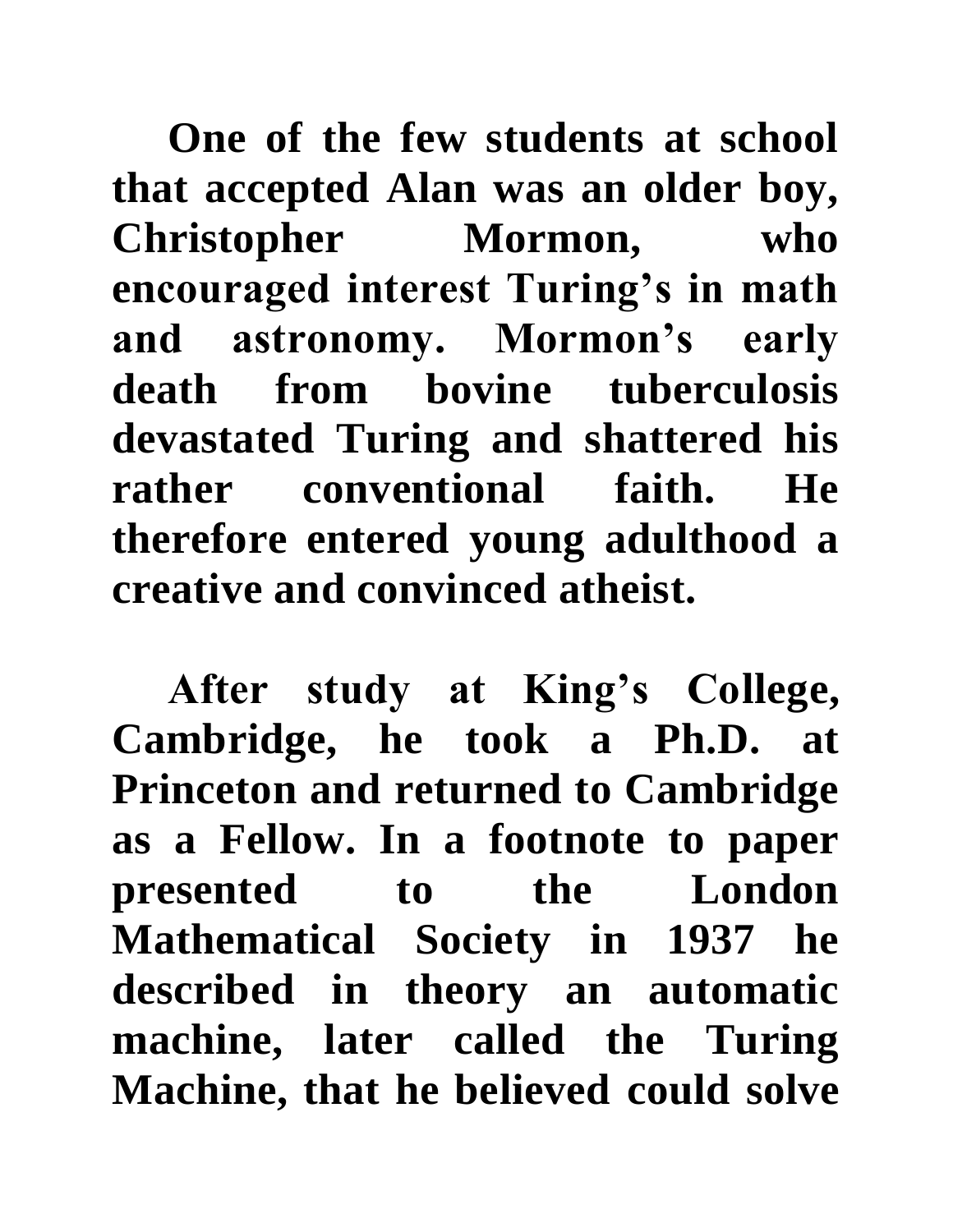**any math problem if it were given the correct input or instructions. Without realizing it he had described the modern computer. Next time: the absent minded professor and Hitler's codes.**

**At the University of Richmond, this is Dan Roberts.**